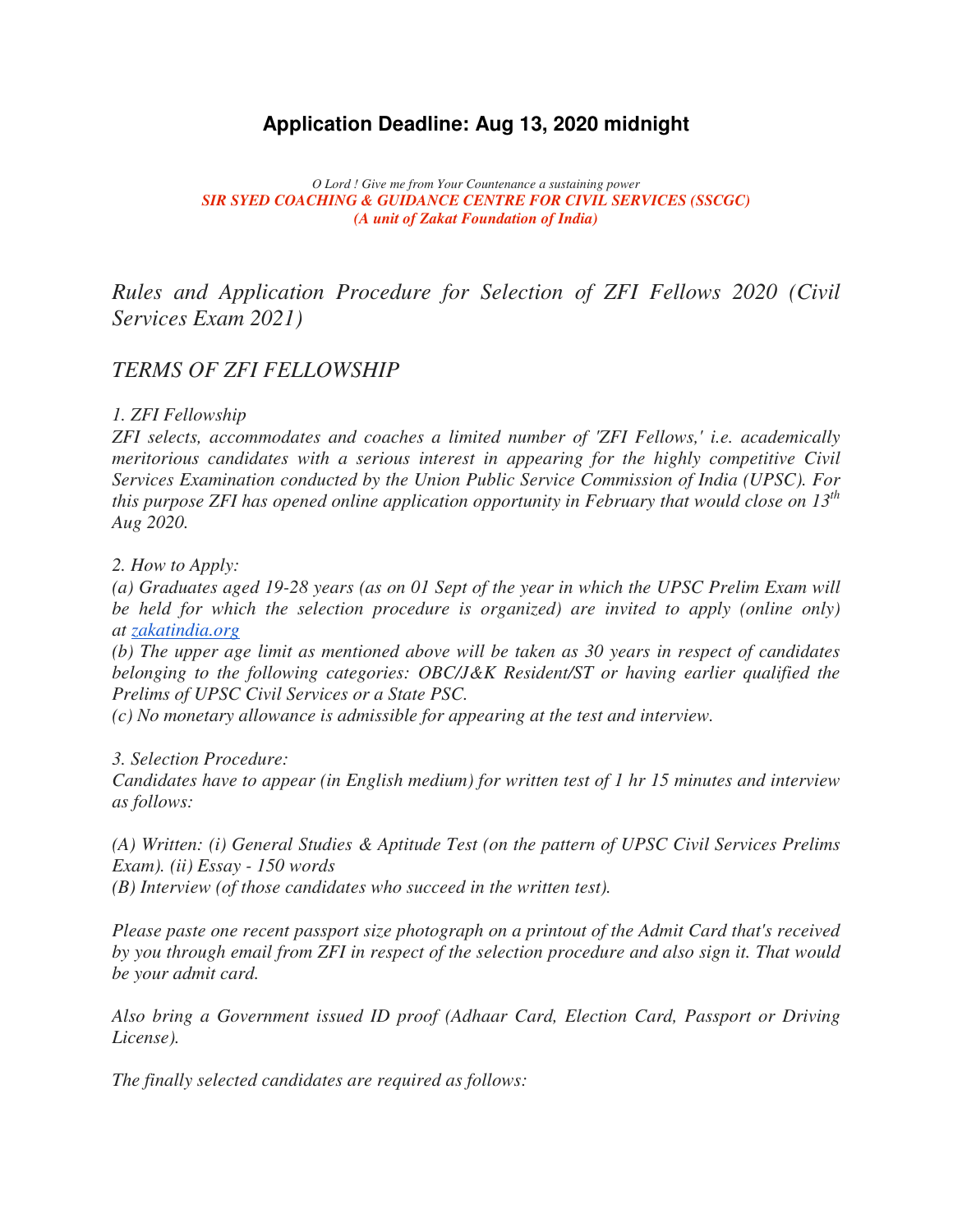#### *4. Joining:*

*To report to ZFI office at CISRS House, 14 Jangpura-B, Mathura Road, New Delhi 110014 on a date to be notified to the selected candidates.*

## *5. Depositing the Originals:*

*(a) To deposit all their original marksheets plus certificates and degrees with ZFI - from matriculation to post-graduation. These will be returnable on or after July 31 of the year that falls two years after the year during which the selected ZFI Fellow joins ZFI.*

*(b) If, for any reason, a candidate needs that any or all of the degrees/certificates be returned to him/her earlier, then the entire amount incurred (including by way of subsidization) on his/her coaching & residence by ZFI shall be refunded by him/her to ZFI before any of the degrees/marksheets/certificates can be returned to him/her. Also, for this purpose, application shall be emailed sufficiently in advance to ZFI in prescribed form.*

*(c) Please bring 2 passport size recent photographs and* 

*(d) Copy of a Government issued ID proof: Adhaar Card, Election Card, Passport or Driving License duly signed by the candidate.*

### *6. Boarding:*

- i. *In Delhi, the ZFI Fellows will have to compulsorily live in the hostel accommodation (separately for boys and girls) provided by ZFI's Sir Syed Coaching & Guidance Centre for Civil Services.*
- ii. *As Hostel Fee, each male ZFI Fellow will have to pay to ZFI at the subsidized rate of Rs. 2,000/- per month. Full amount of Hostel Fee for 24 months (Rs.48,000/-) will have to be deposited in advance.*
- iii. *The kitchen in male hostel is equipped with amenities and cooking staff. One of the ZFI Fellows is nominated as Monitor. The cooking material has to be jointly and mutually funded by the gentlemen ZFI Fellows.*
- iv. *For lady ZFI Fellows a subsidized amount of Rs 5,000/- is chargeable per month in advance for residence and meals.*

### *7. Security Deposit:*

*In addition, at the time of registration, before joining, each candidate will have to deposit an amount of Rs 25,000/- as security deposit, returnable on or after July 31 of the year that falls two years after the year during which the ZFI Fellow joins SSCGC.*

### *8. Affidavit:*

*Each ZFI Fellow will have to file an affidavit with ZFI, as per prescribed contents.*

### *9. Financial Assistance for Coaching:*

*Taking into consideration the candidate's and his/her family's financial capacity, ZFI will sponsor the coaching fees to the maximum extent of ninety percent of the net amount payable by ZFI to any coaching institute. The balance amount will be deposited in advance (with the ZFI) by the ZFI Fellow. Same is applicable for Test Series too.*

*10. Self-financing Option:*